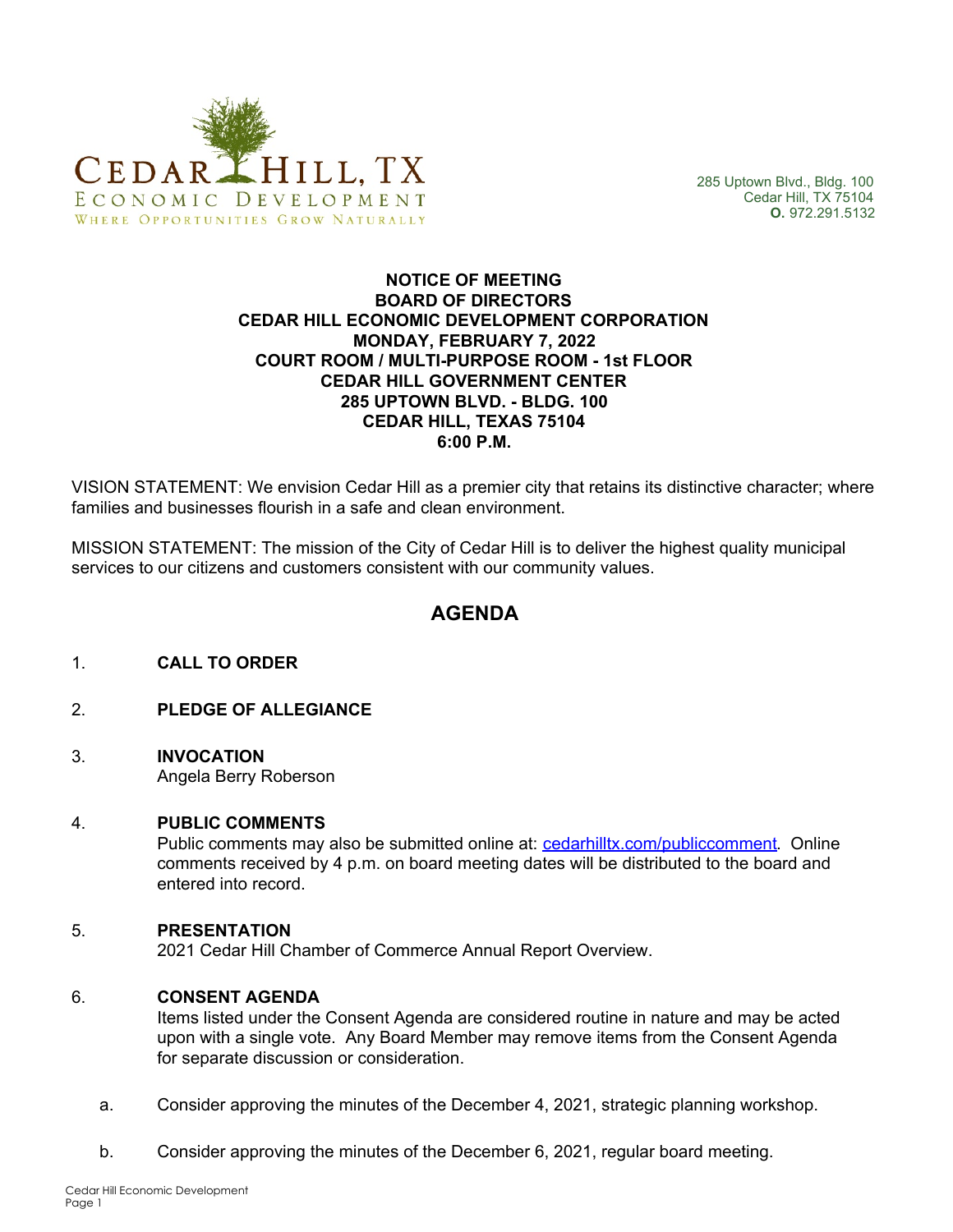- c. Consider approving the November Financials.
- d. Consider approving the December Financials.
- e. Consider approving a Corporate Resolution for the Cedar Hill EDC.

### 7. **STAFF REPORT**

### 8. **BUSINESS PARK**

The next quarterly meeting is scheduled for March 17, 2022.

# 9. **CHAMBER REPORT**

### 10. **CLOSED SESSION AGENDA**

Convene into Closed Session pursuant to Section 551.072 and 551.087 Texas Government Code for deliberation regarding economic development and real property.

a. 551.072. DELIBERATION REGARDING THE REAL PROPERTY; CLOSED MEETING. A governmental body may conduct a closed meeting to deliberate the purchase, exchange lease, or value of real property if deliberation in an open meeting would have a detrimental effect on the governmental body in negotiations with a third person.

Project Conquest, Project Homecoming, Project On the Map, Project Posh, Project Toolbox, and receive updates on future and/or potential projects under consideration and negotiation.

### b. 551.087. DELIBERATION REGARDING THE ECONOMIC DEVELOPMENT NEGOTIATIONS; CLOSED MEETING. This chapter does not require a governmental body to conduct an open meeting.

(1) to discuss or deliberate regarding commercial or financial information that the governmental body has received from a business prospect that the governmental body seeks to locate, stay or expand in or near the territory of the governmental body and with which the governmental body is conducting economic development negotiations; or

(2) to deliberate the offer of financial or other incentives to a business prospect described by Subdivision.

Project Conquest, Project Homecoming, Project On the Map, Project Posh, Project Toolbox, and receive updates on future and/or potential projects under consideration and negotiation.

### 11. **REGULAR MEETING AGENDA**

Reconvene into Open Session and consider any action(s) to be taken from Closed Session.

### 12. **BOARD COMMENTS**

The next regularly scheduled Cedar Hill EDC board meeting is **Monday, March 7, 2022.**

# 13. **ADJOURN**